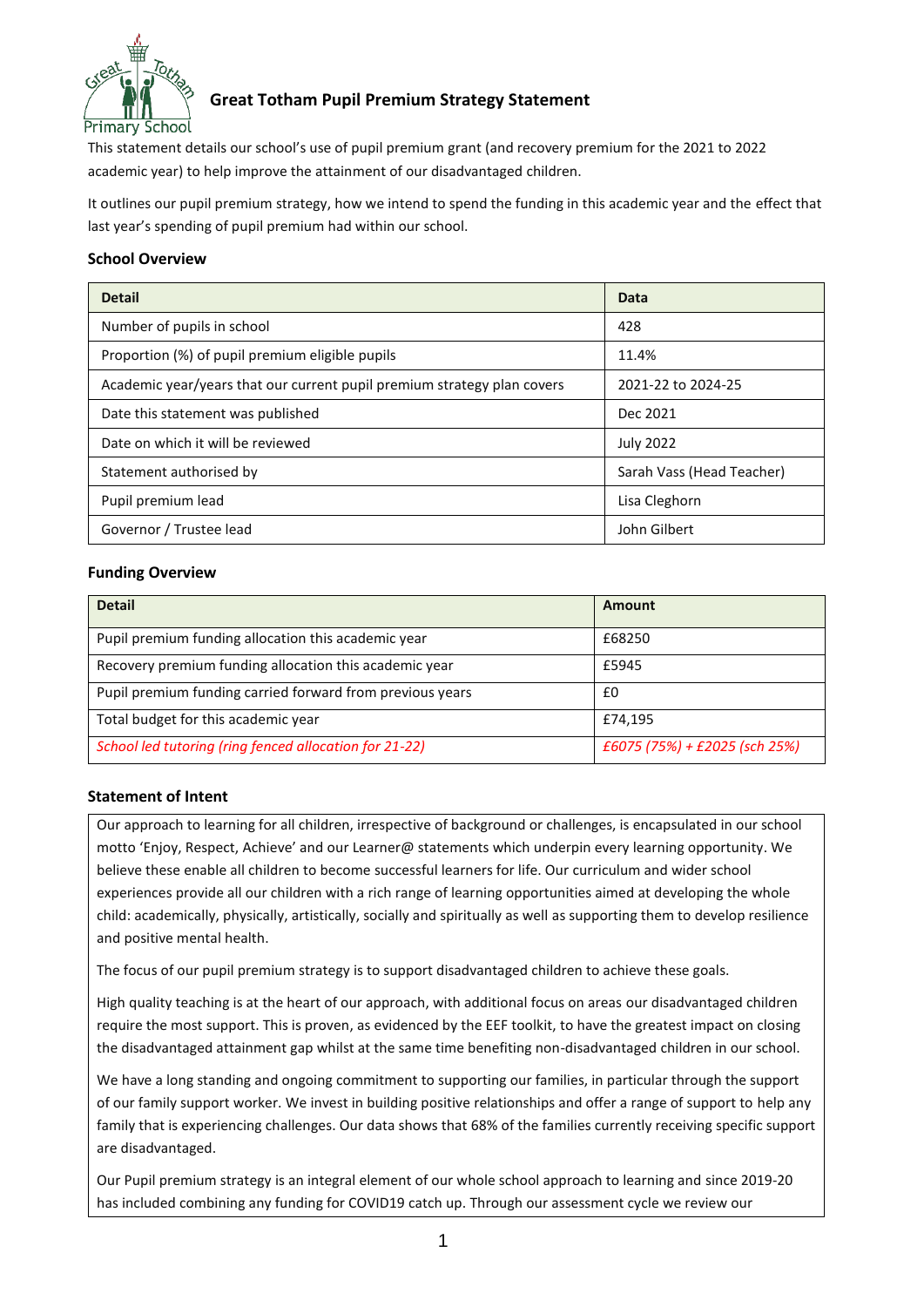children's needs and map any academic interventions. This is to ensure any one child is not overloaded or has their curriculum entitlement restricted. Access to social and emotional support is through staff referral or parental request.

Our strategy does not make assumptions regarding the impact of disadvantage. The approaches we use complement one another and match our whole school approach to valuing the whole child.

## **Challenges**

This details the key challenges to achievement that we have identified among our disadvantaged pupils.

| <b>No</b>      | <b>Detail of challenge</b>                                                                                                                                                                                                                                                                         |
|----------------|----------------------------------------------------------------------------------------------------------------------------------------------------------------------------------------------------------------------------------------------------------------------------------------------------|
| $\mathbf{1}$   | Annual screening in Reception has highlighted speech and language as a growing concern, this has been<br>exacerbated by COVID19. Although not exclusive to disadvantaged children, 54% of disadvantaged children<br>in KS1 have been identified as needing support                                 |
| $\overline{2}$ | Internal data shows children not achieving expected standard in reading by the end of EYFS, are at risk of<br>not achieving expected standards in Year 2. In addition some children who achieved expected in EYFS have<br>now been negatively impacted by the school closures and are also at risk |
| 3              | Assessment and moderation has identified the impact of school closures on writing as being a lack of<br>stamina and poor retention of key skills across the school                                                                                                                                 |
| 4              | Assessment and moderation has identified the impact of school closures on maths across the school. Key<br>building blocks particularly linked to number knowledge still need to be mastered to prevent future<br>barriers to learning                                                              |
| 5              | There is increased need amongst our disadvantaged children for social and emotional support, at present<br>68% of FST (Family Support Team) monitored families are disadvantaged. This trend is supported by<br>national studies                                                                   |
|                | A small number of our disadvantaged children's have been particularly adversely affected by school<br>closures and the ongoing COVID19 pandemic. Although needs are personal to the individual they are<br>having a significant impact on progress                                                 |
| 6              | The impact of COVID including school closures, reduced social opportunities and limited school enrichment<br>activities (clubs, swimming & trips etc) has affected all pupils but most particularly our disadvantaged<br>children                                                                  |

#### **Intended Outcomes**

This explains the outcomes we are aiming for **by the end of our current strategy plan**, and how we will measure whether they have been achieved.

| Intended outcome                                 | <b>Success criteria</b>                                                                                                                                                                                                                                                                                                                                                 |
|--------------------------------------------------|-------------------------------------------------------------------------------------------------------------------------------------------------------------------------------------------------------------------------------------------------------------------------------------------------------------------------------------------------------------------------|
| Improved speech &<br>language skills (1)         | Follow up assessments and observations show identified disadvantaged children<br>have improved speech and or vocabulary which is in line with their peers                                                                                                                                                                                                               |
| Improved reading<br>attainment (2)               | Year 2: children have successfully closed the gap from EYFS and reached age<br>related expectation or specific needs have been identified and support plans put<br>into place                                                                                                                                                                                           |
| Improved writing and<br>maths attainment (3 & 4) | By the end of 21-22, book scrutiny and moderation will show children in Year 2<br>and 5 (focus cohorts for catch up funding 21-22) have mastered age appropriate<br>key skills in both writing and maths, particularly improved stamina in writing and<br>application of number facts. The majority of children will be ready for the next<br>year's curriculum content |
|                                                  | Year 6 attainment in 22-23 will be back to pre-COVID levels in relation to cohort<br>starting points                                                                                                                                                                                                                                                                    |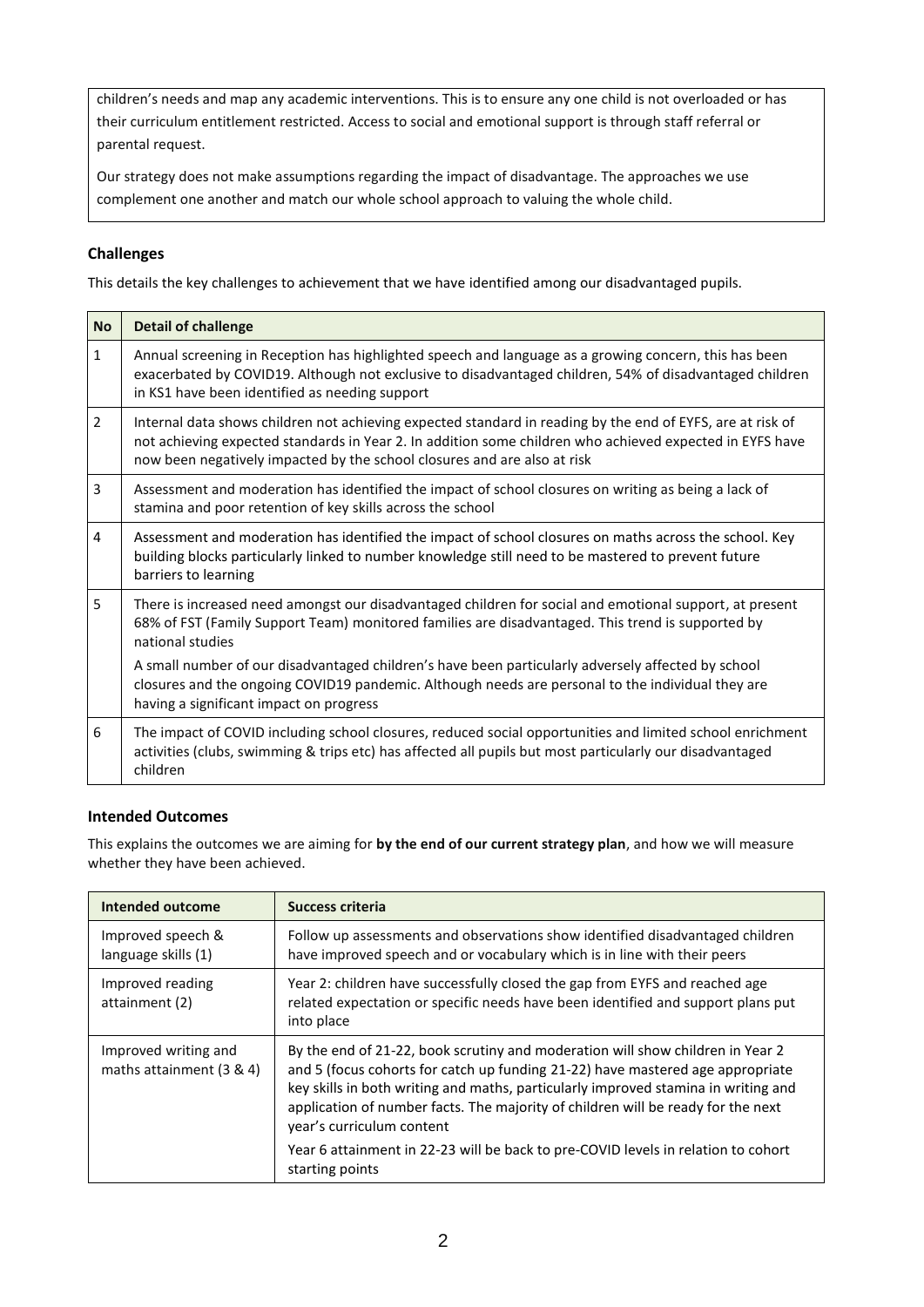| To achieve and sustain<br>positive wellbeing for all<br>children in our school,<br>particularly our<br>disadvantaged children<br>(5) | Improvements demonstrated by:<br>Consistent, whole school approach to TPP<br>Children are able to co-regulate and then self-regulate<br>Children have the vocabulary and ability to talk through anxieties with a<br>trusted adult<br>Children are able to apply taught strategies to manage stressful situations<br>٠<br>Positive engagement with families has created a supportive network around<br>$\bullet$<br>children |  |
|--------------------------------------------------------------------------------------------------------------------------------------|------------------------------------------------------------------------------------------------------------------------------------------------------------------------------------------------------------------------------------------------------------------------------------------------------------------------------------------------------------------------------------------------------------------------------|--|
| Specific children's needs<br>met to ensure continued<br>engagement in education<br>(5)                                               | Identified children:<br>Attend school regularly<br>٠<br>Demonstrate improved engagement with learning<br>$\bullet$<br>Have strong, safe relationships with trusted adults<br>٠                                                                                                                                                                                                                                               |  |
| All children but in<br>particular disadvantaged<br>able to access<br>enrichment activities (6)                                       | Internal tracking shows that our disadvantaged children:<br>Go on the Year 6 residential visit<br>$\bullet$<br>Participate in clubs<br>٠<br>Participate in sporting events<br>$\bullet$<br>Achieve standard expected in swimming<br>٠                                                                                                                                                                                        |  |

#### **Activity in this Academic Year (2021-22)**

This details how we intend to spend our pupil premium (and recovery premium funding) **this academic year** to address the challenges listed above.

#### **Teaching (for example, CPD, recruitment and retention)**

Budgeted cost: £634

| <b>Activity</b>                | <b>Evidence that supports this approach</b>                            | <b>Challenge</b> |
|--------------------------------|------------------------------------------------------------------------|------------------|
|                                |                                                                        | no               |
| Induction of new staff         | TPP (Trauma, Perceptive, Practice) is the core Essex approach to       | 5                |
|                                | social & emotional wellbeing and is based on extensive research. It is |                  |
|                                | important new support and teaching staff have the appropriate          |                  |
|                                | knowledge and skills.                                                  |                  |
| <b>NELI Training</b>           | NELI has a proven track record of supporting children with identified  | 1                |
| (Free training, time costs see | speech & language issues. https://www.teachneli.org/what-is-neli/      |                  |
| below)                         |                                                                        |                  |
| Continued staff CPD to         | Strong evidence based to show positive impact of modelling, meta-      | 3                |
| embed approaches to writing    | cognitive approach, planning for writing and writing for a purpose in  |                  |
|                                | developing writing skills                                              |                  |
| Continued staff CPD to         | DFE Mathematics Guidance: Key stages 1 and 2 (in association with      | 4                |
| embed approaches to            | the NCETM) and the NCETM Curriculum prioritisation in primary          |                  |
| mastery of maths               | maths                                                                  |                  |
| Review of phonics provision    | Consideration of OFSTED Bold Beginnings Reception Curriculum and       | 1                |
|                                | the DfE Reading Framework 2021 to evaluate current school phonics      |                  |
|                                | programme                                                              |                  |
| English & Maths Curriculum     | Keeping leaders informed on any new developments and emerging          | 3 & 4            |
| leaders CPD £634               | research                                                               |                  |

## **Targeted academic support (for example, tutoring, one-to-one support structured interventions)**

Budgeted cost: £81,572

| <b>Activity</b>              | Evidence that supports this approach                          | <b>Challenge</b> |
|------------------------------|---------------------------------------------------------------|------------------|
|                              |                                                               | no               |
| Additional teacher provision | Research and school based experience demonstrate that         | 2, 3 & 4         |
| in Year 5 & 2                | children in small focus groups taught by an experienced, high |                  |
| £44288.60                    | quality teacher can and will narrow the gap with their peers  |                  |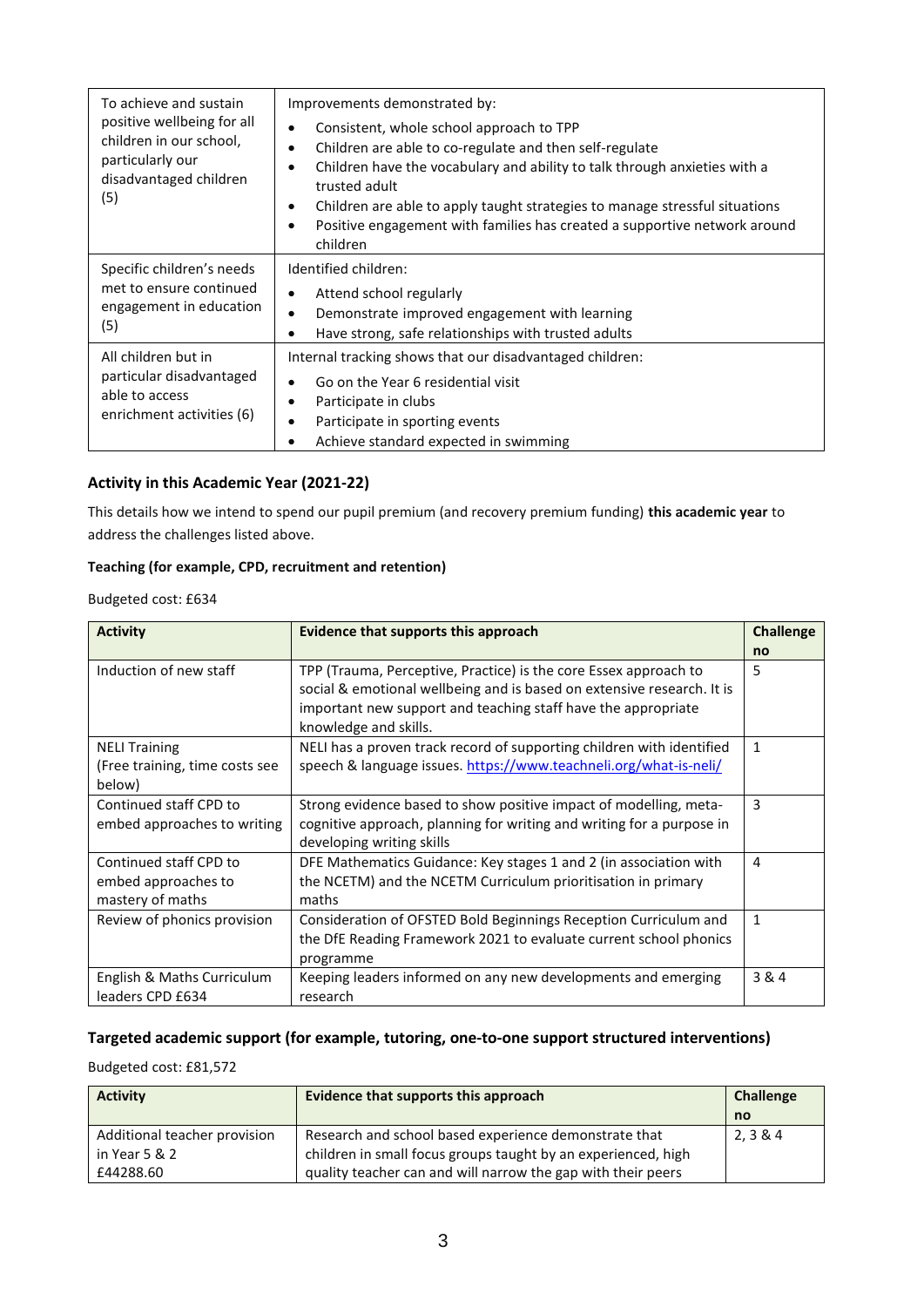|                               | https://educationendowmentfoundation.org.uk/education-           |                |
|-------------------------------|------------------------------------------------------------------|----------------|
|                               | evidence/teaching-learning-toolkit/small-group-tuition           |                |
| Paired Reading (Yr1 & 2)      | Educational phycologist has advised paired reading as a very     | $\overline{2}$ |
| £5213.44                      | effective, evidenced based method of helping children progress   |                |
|                               | in their reading                                                 |                |
| Focused Literacy and Maths    | An established approach that consistently has a positive impact  | 3              |
| groups in Year 6              | on children's attainment and self-confidence. Evidence of impact |                |
| £25367                        | supported by research.                                           |                |
|                               | https://educationendowmentfoundation.org.uk/education-           |                |
|                               | evidence/teaching-learning-toolkit/small-group-tuition           |                |
| Speech & Language             | NELI has a proven track record of supporting children with       | $\overline{2}$ |
| intervention NELI             | identified speech & language issues.                             |                |
| £6702.96                      | https://www.teachneli.org/what-is-neli/                          |                |
| School led tutoring - focused | Tuition targeted at specific needs and gaps can be an effective  | 2,3 & 6        |
| on children impacted by       | method to support children. Tuition will be 1 to 1 or in small   |                |
| pandemic, a high number are   | groups                                                           |                |
| disadvantaged                 | Research shows that 1 to 1 tuition enables children to make on   |                |
| £8100 total available funding | average 5 months progress and small groups on average 4          |                |
|                               | months $-$ as per DfE guidance                                   |                |
|                               | https://educationendowmentfoundation.org.uk/education-           |                |
|                               | evidence/teaching-learning-toolkit/small-group-tuition           |                |
|                               |                                                                  |                |
|                               | https://educationendowmentfoundation.org.uk/education-           |                |
|                               | evidence/teaching-learning-toolkit/one-to-one-tuition            |                |

# **Wider strategies (for example, related to attendance, behaviour, wellbeing)**

## Budgeted cost: £30,358.55

| <b>Activity</b>                                                                                     | Evidence that supports this approach                                                                                                                                                                                                                                                                                                                                                                                                                                                                                                                                                                                                                     | <b>Challenge</b> |
|-----------------------------------------------------------------------------------------------------|----------------------------------------------------------------------------------------------------------------------------------------------------------------------------------------------------------------------------------------------------------------------------------------------------------------------------------------------------------------------------------------------------------------------------------------------------------------------------------------------------------------------------------------------------------------------------------------------------------------------------------------------------------|------------------|
| <b>Family Support provision</b><br>£14,442.52                                                       | Family Support enables families to work with the school to<br>support their child. Evidence from families supported previously<br>validates this investment and is backed by research into the<br>impact of supporting parental engagement and mentoring<br>https://educationendowmentfoundation.org.uk/education-<br>evidence/teaching-learning-toolkit/parental-engagement<br>Attendance<br>$\bullet$<br><b>Medical issues</b><br>$\bullet$<br>Transition to secondary school – enabling parents of<br>$\bullet$<br>disadvantaged children to complete forms and attend<br>transition meetings<br>Parenting<br>$\bullet$<br>Managing debt<br>$\bullet$ | no<br>5          |
|                                                                                                     | Bereavement<br>$\bullet$<br>Supporting children with parent in prison<br>$\bullet$<br>Trained talk time staff provide 1 to 1 sessions or group<br>$\bullet$<br>support                                                                                                                                                                                                                                                                                                                                                                                                                                                                                   |                  |
| Specific children's needs<br>£13,916.03                                                             | Educationalist phycologist advice is to provide a consistent<br>$\bullet$<br>adult to support transition into school and then class each<br>morning.<br>Support provided as identified in One Plan to meet complex<br>$\bullet$<br>emotional and academic needs<br>Approaches are consistent with TPP evidence                                                                                                                                                                                                                                                                                                                                           | 5                |
| Support to ensure<br>disadvantaged children able<br>to experience enrichment<br>activities<br>£1500 | Positive impact on self-esteem and confidence well evidenced<br>through this consistent approach over time. Parental feedback<br>about the difference these experiences have made on their<br>children supports staff observations and interactions                                                                                                                                                                                                                                                                                                                                                                                                      | 6                |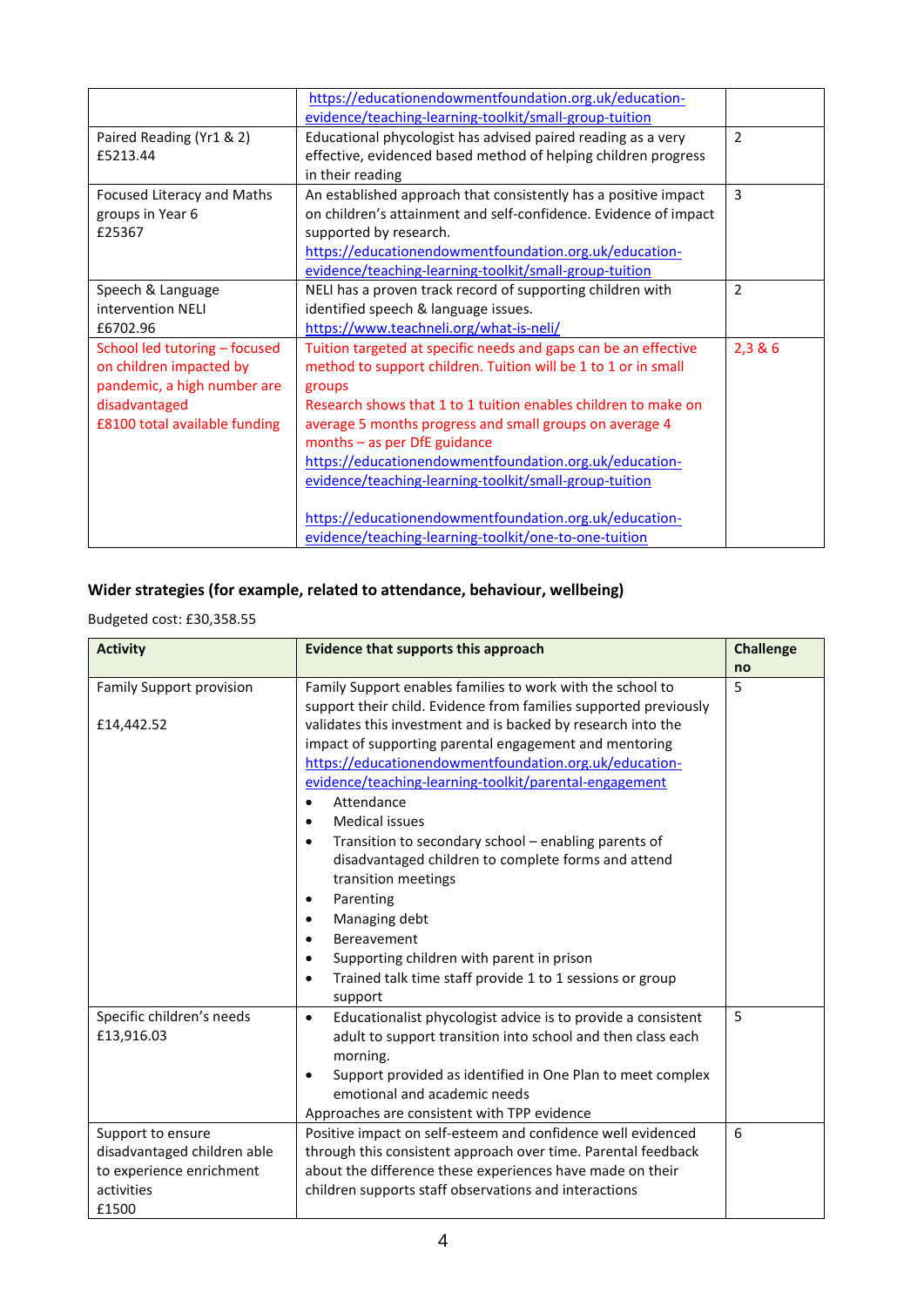| Contingency fund for acute | Based on our experience, we set aside a small amount of funding  |  |
|----------------------------|------------------------------------------------------------------|--|
| <i>issues</i>              | each year in order to respond quickly to needs that have not yet |  |
| £500                       | been identified                                                  |  |
|                            |                                                                  |  |

## **Total budgeted cost: £112,564.55** *(+ ring fenced school tuition costs of £8100)*

#### **Part B: Review pupil Premium Strategy Outcomes 2020-21**

This details the impact that our pupil premium activity had on pupils in the 2020 to 2021 academic year.

Due to second National COVID19 school closure plans to measure the impact of the Pupil Premium Strategy were once again disrupted and we were unable to fully implement our plans.

During the closure and subsequent period under COVID restrictions the following support was provided to mitigate the negative impact that was experienced particularly by our disadvantaged children:

- Remote learning through Google Classroom or Tapestry
- Provision of devices and technical support
- Provision of work books for specific families for whom any IT support did not help in their particular circumstances
- Provision of Free School Meal vouchers for those eligible for benefits related Free School Meals plus other families identified as in need (this support was initiated by the school before the national scheme)
- Phone calls/Google Meet sessions supporting both children and adults
- Bubble afterschool club provision, although optional our disadvantaged children were encouraged and prioritised

In summer 2021, focused COVID catch up funding was allocated to support specific year groups and rapid assessments were made to identify children with emotional needs.

Internal assessments show identified cohorts began to close gaps created by school closures and this information led directly to the development of this year's strategy.

Emotional support through the Family Support Team and guidance provided to class teachers had a positive impact. When the children returned staff were directed to prioritise re-establishing school routines and relationships within a safe and secure environment. Curriculum content was adjusted to create space for this. This investment in the children's well-being was evident with a calm, focused and positive start to the new academic year (2021-22). In addition, it enabled us to rapidly pick up and support individuals who were struggling, it was noticeable the highest need was from within the disadvantaged group and the professional advice we sought has helped shape the next strategy.

#### **Externally provided programmes**

*Please include the names of any non-DfE programmes that you purchased in the previous academic year. This will help the Department for Education identify which ones are popular in England*

| Programme | Provider |
|-----------|----------|
|           |          |
|           |          |

Great Totham has no children with service pupil premium funding